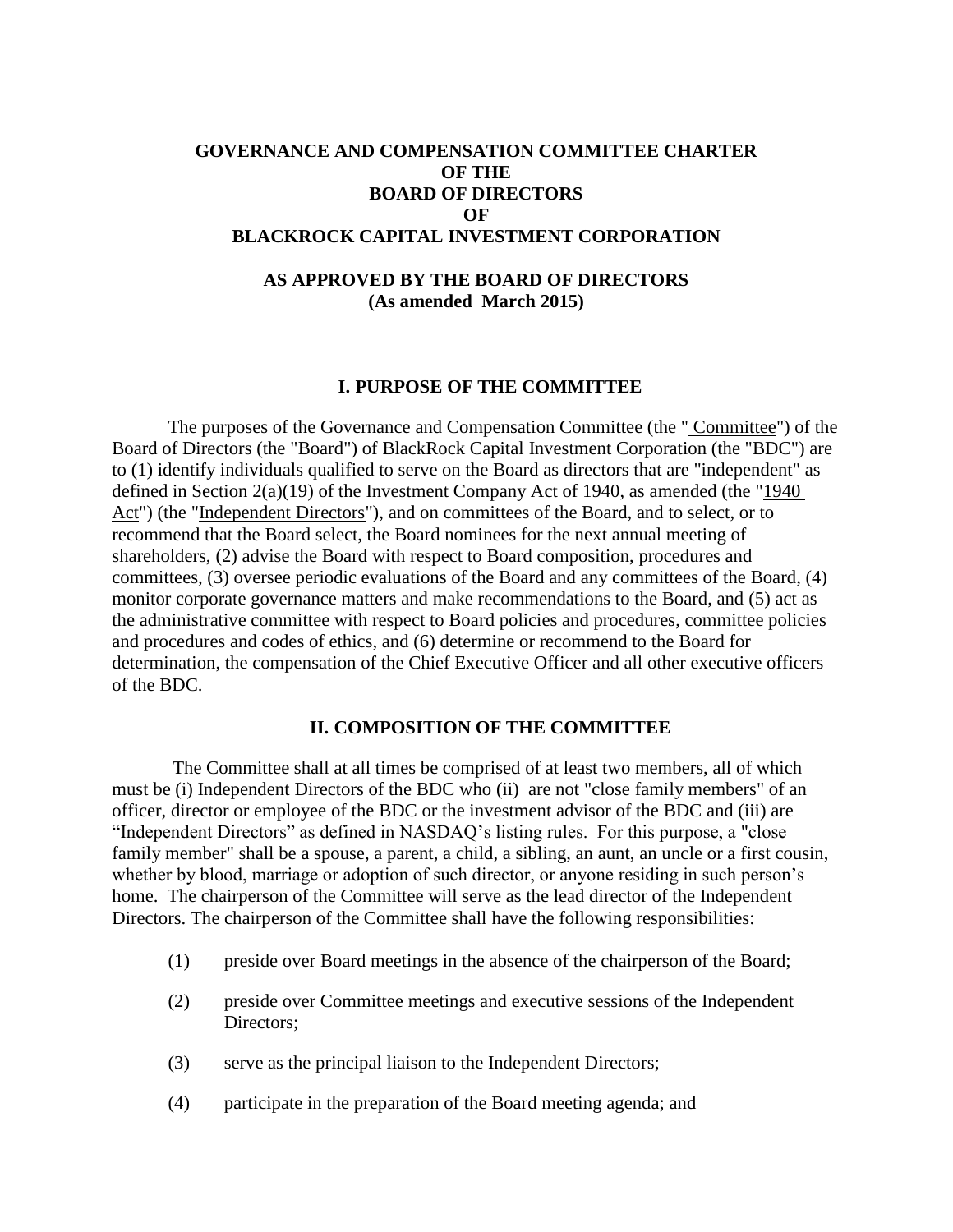(5) set meeting schedules to assure that directors have sufficient time for discussion of all agenda items.

### **III. MEETINGS AND PROCEDURES OF THE COMMITTEE**

The Committee shall fix its own rules of procedure, which shall be consistent with the Certificate of Incorporation of the BDC (or other charter document of the BDC), the Bylaws of the BDC and this Governance and Compensation Committee Charter. The Committee shall meet as provided by its rules, which shall be at least two times annually or more frequently as circumstances require. The chairperson of the Committee or a majority of the members of the Committee may also call a special meeting of the Committee.

A majority of the members of the Committee present in person or by means of a conference telephone or other communications equipment by means of which all persons participating in the meeting can communicate with each other shall constitute a quorum. If the BDC's Chief Executive Officer receives compensation from the BDC, he or she may not be present during voting or deliberations on his or her compensation. The Committee may also take action by written consent, if the number of Directors required for approval of such action at a meeting of Directors consent to the action in writing and the written consents are filed with the records of meetings of the Committee, unless otherwise required by applicable law.

The Committee may form subcommittees for any purpose that the Committee deems appropriate and may delegate to such subcommittees such power and authority as the Committee deems appropriate; *provided, however,* that no subcommittee shall consist of fewer than two members; and *provided further* that the Committee shall not delegate to a subcommittee any power or authority required by any law, regulation or listing standard to be exercised by the Committee or the Independent Directors as a whole.

The Committee may request that any directors, officers or employees of the BDC, or other persons whose advice and counsel are sought by the Committee, attend any meeting of the Committee to provide such pertinent information as the Committee requests.

The Committee shall keep written minutes of its meetings, which minutes shall be maintained with the books and records of the BDC and delivered to the Board, including a description of all actions taken by the Committee at the meeting.

### **IV. AUTHORITY**

The Committee shall have the authority to carry out its duties and responsibilities as set forth in this Governance and Compensation Committee Charter. The Committee shall have sole authority to retain and terminate any search firm to be used to identify Independent Director candidates, including sole authority to approve the search firm's fees and other retention terms.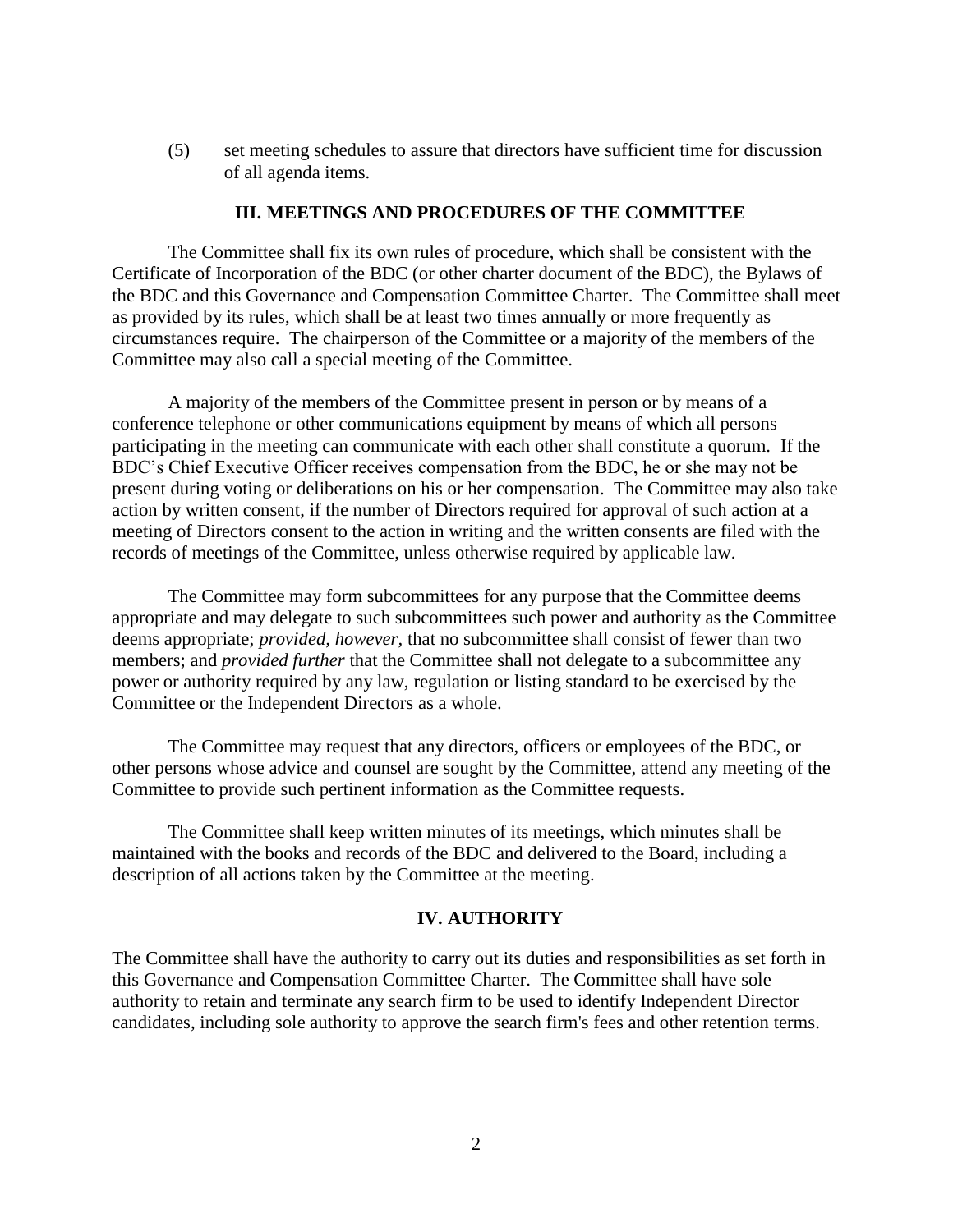## **V. DUTIES OF THE COMMITTEE**

## **A. Board Candidates and Nominees**

The Committee shall have the following goals and responsibilities with respect to Board candidates and nominees:

(1) establish procedures and criteria for evaluating the suitability of potential director nominees, which criteria is set forth in Annex A;

(2) select the Independent Director nominees for election by the shareholders or appointment by the Board, as the case may be, pursuant to the Bylaws of the BDC. Persons selected by the Committee shall possess such knowledge, experience, skills, expertise and diversity so as to enhance the Board's ability to manage and direct the affairs and business of the BDC, including, when applicable, to enhance the ability of committees of the Board to fulfill their duties and/or to satisfy any independence requirements imposed by law, regulation or the NASDAQ Marketplace Rules listing requirements; and

(3) review the suitability for continued service as a director of each Independent Director when his or her term expires and at such other times as the Committee deems necessary or appropriate, and to recommend whether or not the Independent Director should be renominated.

# **B. Board Composition and Procedures**

The Committee shall have the following goals and responsibilities with respect to the composition and procedures of the Board as a whole:

(1) review periodically with the Board the size and composition of the Board as a whole and recommend, if necessary, measures to be taken so that the Board reflects the appropriate balance of knowledge, experience, skills, expertise and diversity required for the Board as a whole and contains at least the minimum number of Independent Directors required by the 1940 Act and the NASDAQ Marketplace Rules, if applied;

(2) make recommendations on the frequency and structure of Board meetings;

(3) make recommendations concerning any other aspect of the procedures of the Board that the Committee considers warranted, including but not limited to procedures with respect to the waiver by the Board of any BDC rule, guideline, procedure, code of ethics or corporate governance principle;

(4) make recommendations on the requirements for, and means of, Board orientation and training; and

(5) act as the administrative committee under a director retirement policy, if any.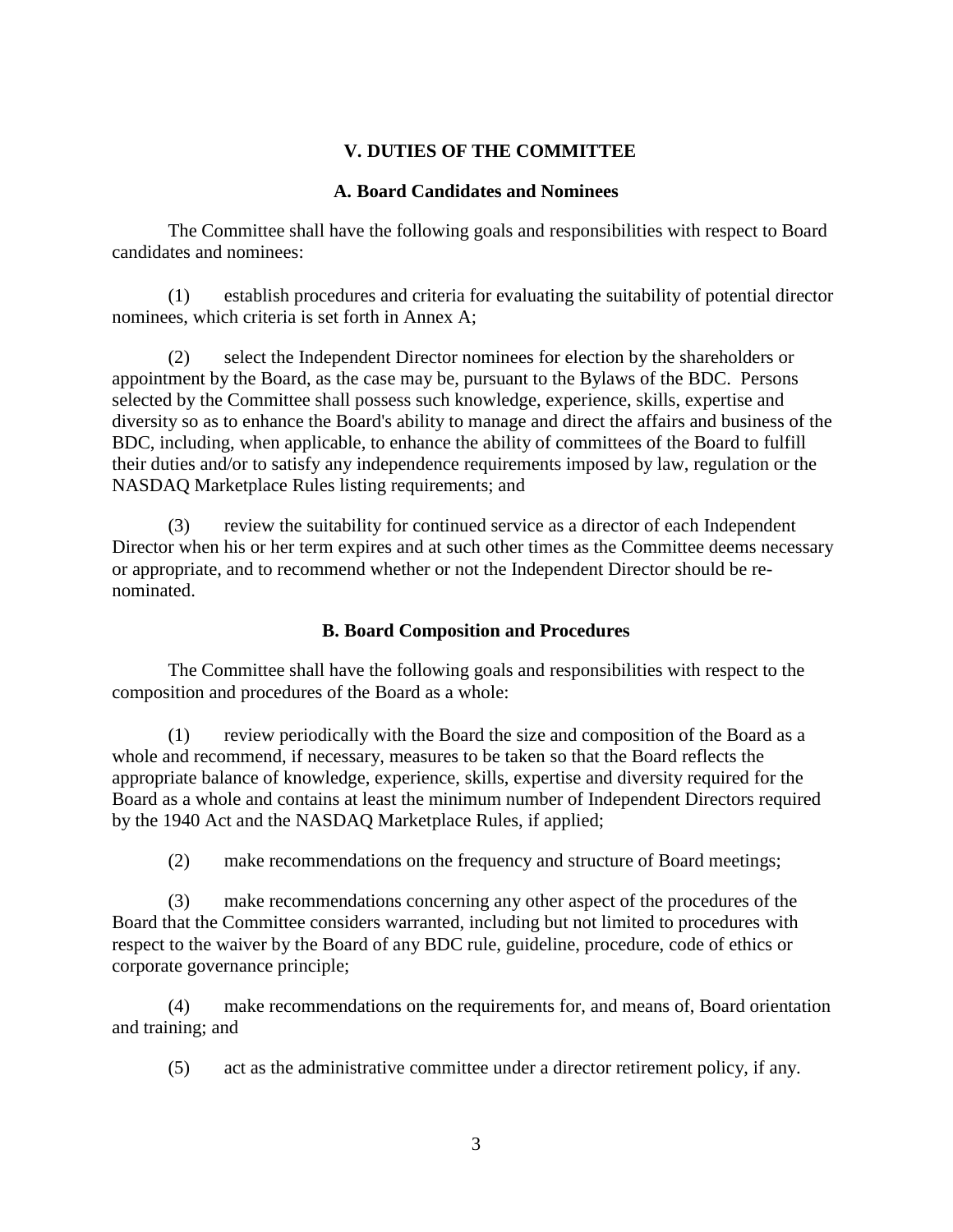# **C. Corporate Governance**

The following shall be the goals and responsibilities of the Committee with respect to corporate governance:

(1) consider any corporate governance issues that arise from time to time, and to develop appropriate recommendations for the Board;

(2) monitor compliance with, and act as the administrative committee with respect to, the provisions of (i) the Code of Ethics pursuant to Rule 17j-1(c) under the 1940 Act and (ii) the Code of Ethics and Business Conduct applicable to the BDC's Chief Executive Officer, Chief Financial Officer, and persons performing similar functions, as well as the BDC's directors, officers, and employees, including the granting of any waivers thereunder, as appropriate; and

(3) supervise counsel for the Independent Directors.

### **D. Executive Compensation**

To the extent that the BDC pays compensation to its Chief Executive Officer or its other executive officers (as defined in Rule 16a-1(f) under the Securities Exchange Act of 1934)(the "Executive Officers"), the Committee shall have the additional responsibility of determining or recommending to the Board for determination, the compensation of the Chief Executive Officer and all other Executive Officers of the BDC.

## **E. Board Committees**

The following shall be the goals and responsibilities of the Committee with respect to the committee structure of the Board:

(1) appoint the members and the chairperson of the Audit Committee and the chairperson of the Committee, make recommendations to the Board regarding the size and composition of any other committee of the Board, including the identification of individuals qualified to serve as members of a committee, and recommend individual directors to fill any vacancy that might occur on a committee;

(2) monitor the functioning of the committees of the Board and to make recommendations for any changes, including the creation or elimination of committees, the orientation of committee members, the annual review performed, if any, by each committee and the independence and qualifications of the members of the audit committee; and

(3) recommend that the Board establish such special committees as may be desirable or necessary from time to time in order to address ethical, legal or other matters that may arise. The Committee's power to make such a recommendation under this Governance and Compensation Committee Charter shall be without prejudice to the right of any other committee of the Board, or any individual director, to make such a recommendation at any time.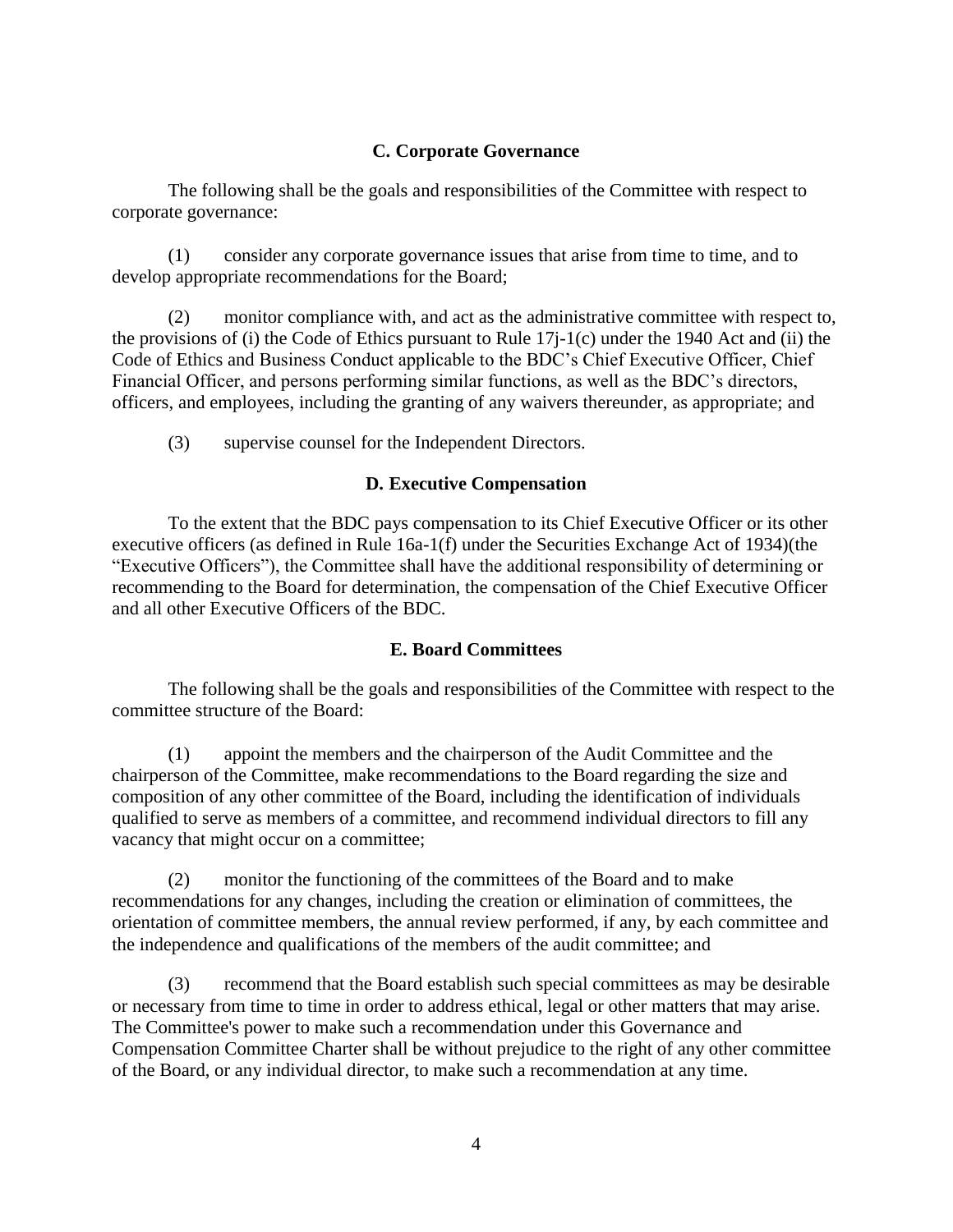### **F. Evaluation of the Board**

The Committee shall be responsible for overseeing the evaluation of the Board as a whole. The Committee shall establish procedures to allow it to exercise this oversight function.

In conducting this review, the Committee shall evaluate whether the Board appropriately addresses the matters that are or should be within its scope pursuant to the set of corporate governance principles adopted by the Committee. The Committee shall address all matters that the Committee considers relevant to the Board's performance, including at least the following: the adequacy, appropriateness and quality of the information and recommendations presented by the investment advisor of the BDC and management of the BDC to the Board, the manner in which they were discussed or debated and whether the number and length of meetings of the Board were adequate for the Board to complete its work in a thorough and thoughtful manner.

The Committee shall report to the Board on the results of its evaluation, including any recommended amendments to the principles of corporate governance, and any recommended changes to the BDC's or the Board's policies or procedures. This report may be written or oral.

### **VI. EVALUATION OF THE COMMITTEE**

The Governance Committee shall, on an annual basis, evaluate its performance under this Governance and Compensation Committee Charter. In conducting this review, the Committee shall evaluate whether this Governance and Compensation Committee Charter appropriately addresses the matters that are or should be within its scope. The Committee shall address all matters that the Committee considers relevant to its performance, including at least the following: the adequacy, appropriateness and quality of the information and recommendations presented by the Committee to the Board, the manner in which they were discussed or debated, and whether the number and length of meetings of the Committee were adequate for the Committee to complete its work in a thorough and thoughtful manner.

The Committee shall report to the Board on the results of its evaluation, including any recommended amendments to this Governance and Compensation Committee Charter, and any recommended changes to the BDC's or the Board's policies or procedures. This report may be written or oral.

### **VII. INVESTIGATIONS AND STUDIES; OUTSIDE ADVISERS**

The Committee may conduct or authorize investigations into or studies of matters within the Committee's scope of responsibilities, and may retain, at the BDC's expense, such independent counsel or other advisers as it deems necessary.

In furtherance of its authority under Section III.D. of this Governance and Compensation Committee Charter, the Committee shall have the additional power to retain or obtain (in its sole discretion) the non-binding advice of a compensation consultant, legal counsel, or other adviser. The Committee shall have direct responsibility for the appointment, compensation and oversight of any such consultant, legal counsel or adviser, and the BDC will provide appropriate funding,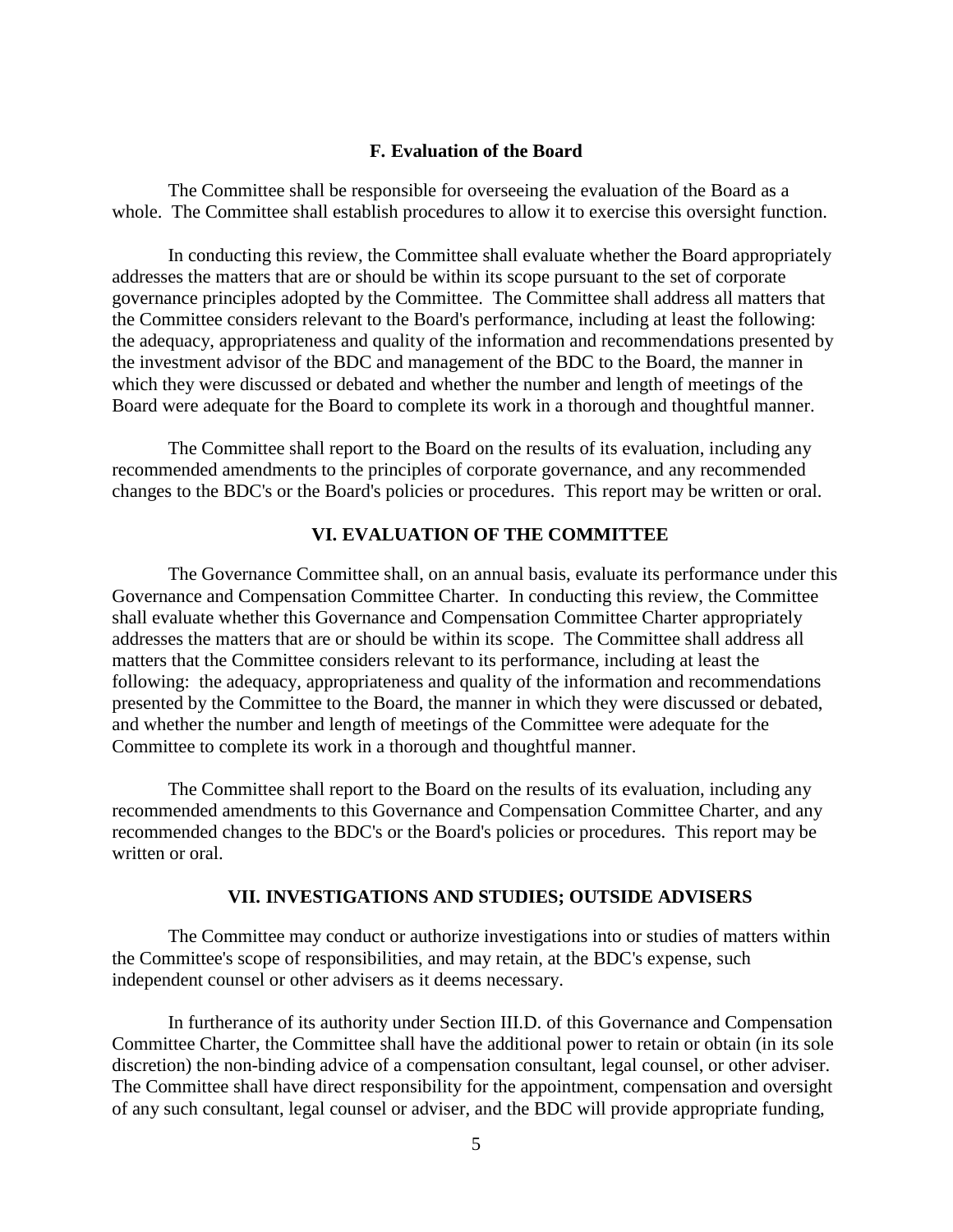as determined by the Committee, to compensate any such person. In selecting any such consultant, legal counsel or adviser, the Committee will take into account the considerations required by NSADAQ listing rule 5605(d)(3)(D).

Amended March 2015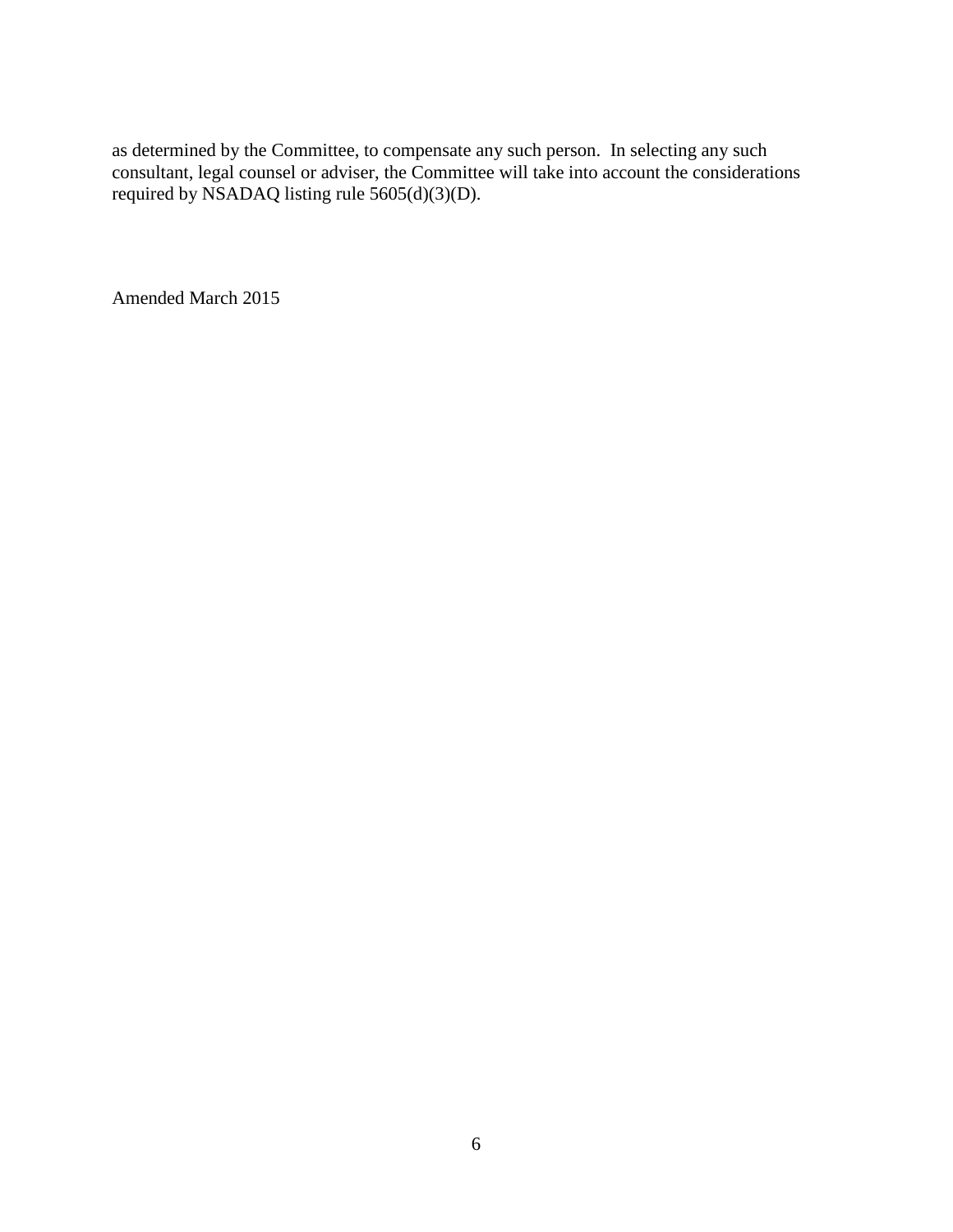# **Statement of Policy on Criteria for Selecting Independent Directors**

The Governance and Compensation Committee has adopted this Statement of Policy to memorialize its views as to the appropriate criteria for selecting Independent Directors of the BDC.

A. The Governance and Compensation Committee expects that all candidates will have the following characteristics:

- Unquestioned personal integrity.
- The candidate may not be an "interested person" of the BDC or its affiliates within the meaning of the Investment Company Act of 1940.
- The candidate should have no material relationship that could create an appearance of lack of independence in respect of the BDC and its affiliates. Material relationships can include commercial, industrial, banking, consulting, legal, accounting, charitable and familial relationships (among others).
- The candidate needs the disposition to act independently in fact in respect of BDC and its affiliates. It is expected that Independent Directors will play an active and, if necessary, an adversarial role in pursuing the best interests of the BDC and shareholders.
- The candidate needs to have demonstrated sound business judgment gained through broad experience in significant positions where the candidate has dealt with management, technical, financial or regulatory issues.
- Candidates should have experience on corporate and other boards. This helps assure that they have other exposure to current governance issues and business practices. Candidates should not, however, have board memberships or other relationships that could result in business or regulatory conflicts with the BDC.
- The candidate needs the capacity for the hard work and attention to detail that is required in light of the BDC's complex regulatory, operational and marketing setting.
	- B. The following characteristics are desirable, but not mandatory:
- The candidate should have diversity of interests evidenced by participation in community, charitable or other similar activities.

C. The following are desirable characteristics of the Independent Directors as a group: